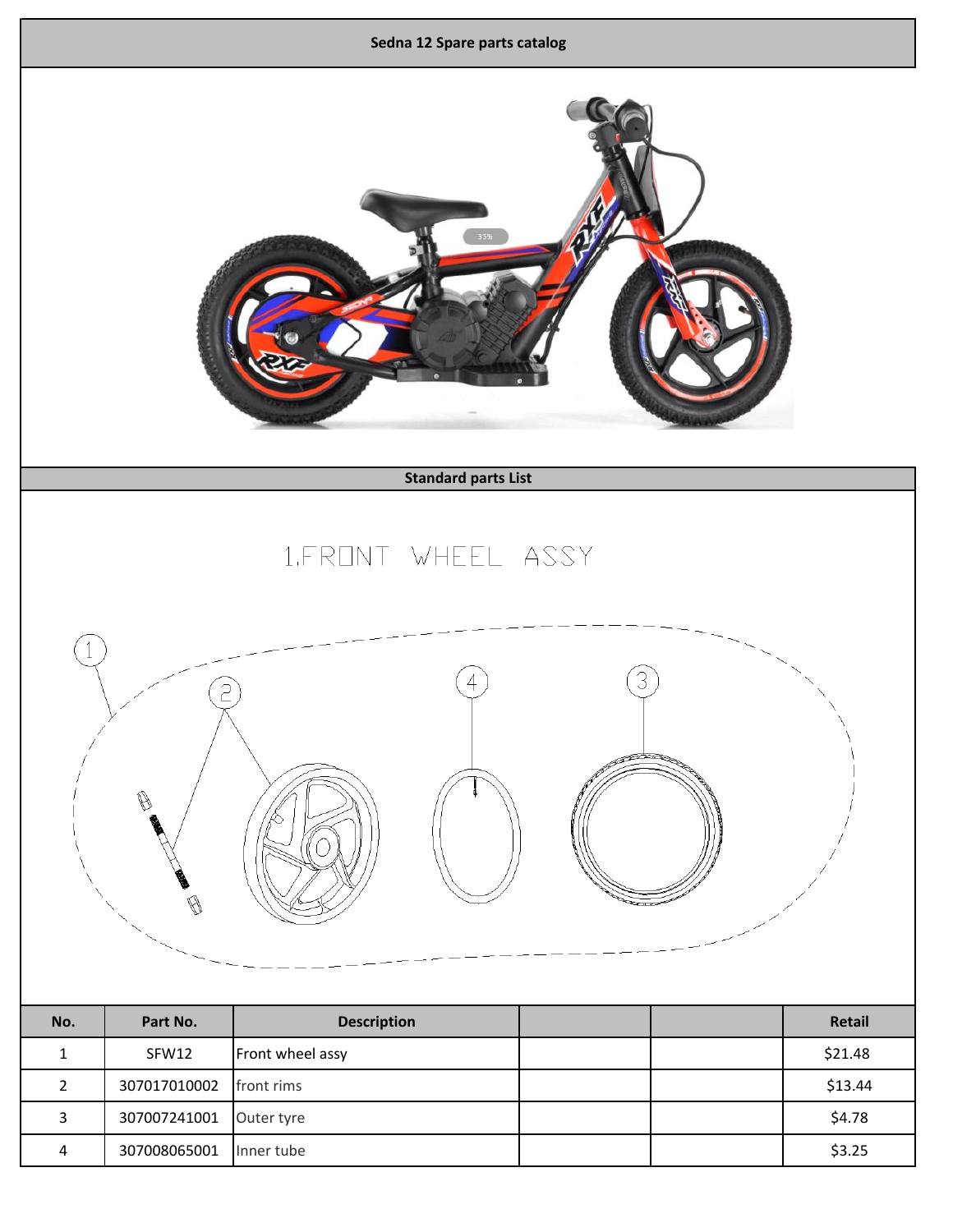

| No.            | Part No.     | <b>Description</b>        | <b>Retail</b> |
|----------------|--------------|---------------------------|---------------|
| $\mathbf{1}$   | 315013964002 | Battery                   | \$78.27       |
| $\overline{2}$ | 315021254002 | Controller                | \$15.81       |
| 3              | 305010293010 | The front fork            | \$16.41       |
| 4              | 303003470003 | Frame                     | \$72.46       |
| 5              | 304074003001 | Frame right cover         | \$5.47        |
| 6              | 305019029001 | Front fork bearing seting | \$2.96        |
| $\overline{7}$ | 303085011002 | stand pipe sleeve         | \$0.39        |
| $8 + 9$        | 313015001001 | Saddle                    | \$8.12        |
| 10             | 313009029002 | Saddle post release       | \$1.48        |
| 11             | 307012002001 | chain adjuster            | \$0.30        |
| 12             | 304075007001 | Chain cover               | \$1.78        |
| 13             | 304074004001 | Frame left cover          | \$4.40        |
| 14             | 311011132001 | Chain                     | \$4.52        |
| 15             | 315027035001 | motor                     | \$41.73       |
| 16             | 315020170001 | charger                   | \$16.41       |
| 17             | 315110001002 | Speed model switch        | \$0.86        |
| 18             | 304039004001 | Key of the battery        | \$1.44        |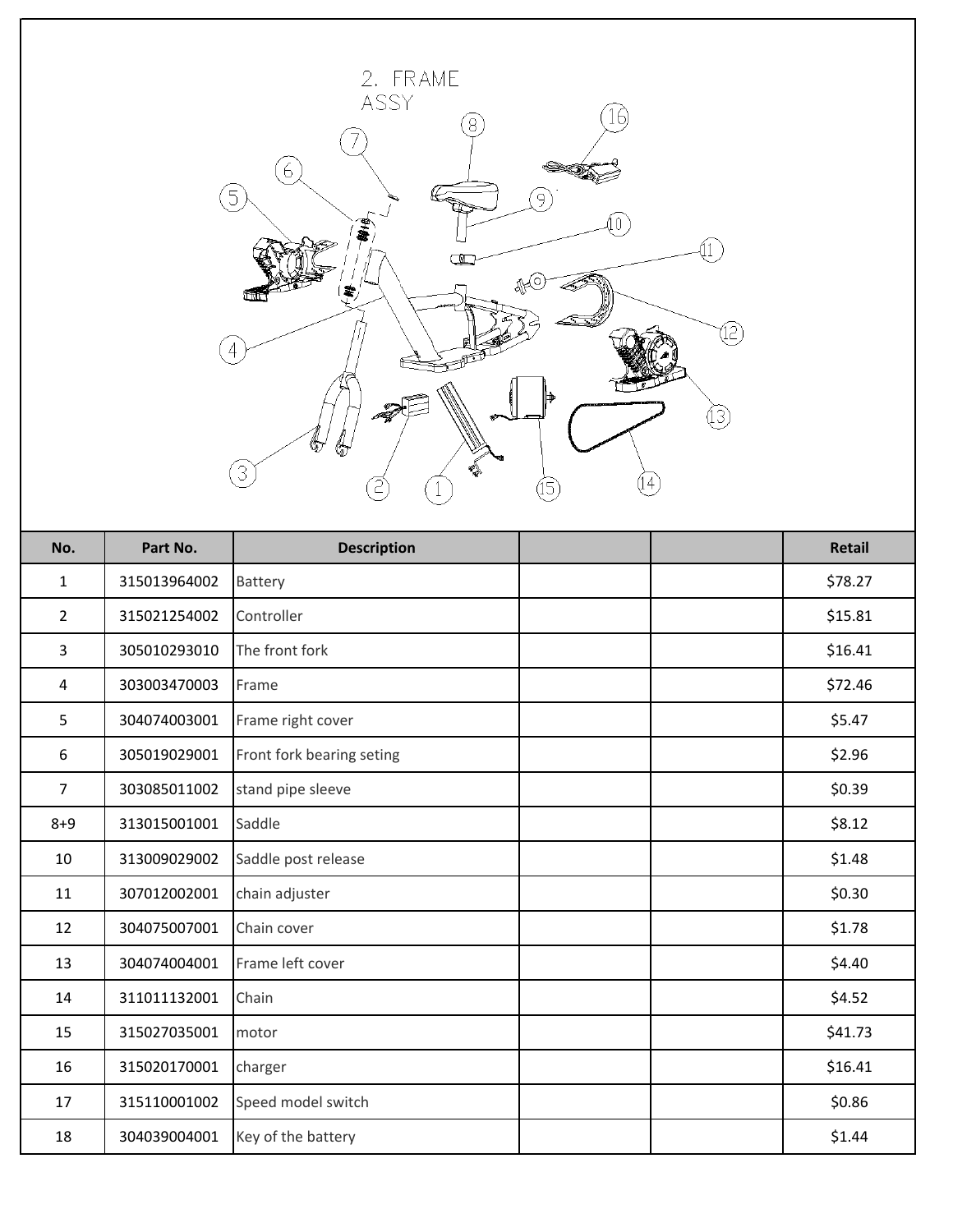| 3. REAR WHEEL<br>ASSY<br>4<br>5<br>$\epsilon$<br>6<br>(C<br>(O) |              |                     |  |  |         |  |  |  |
|-----------------------------------------------------------------|--------------|---------------------|--|--|---------|--|--|--|
| No.                                                             | Part No.     | <b>Description</b>  |  |  | Retail  |  |  |  |
| $\overline{2}$                                                  | 307040001002 | rear rims           |  |  | \$13.87 |  |  |  |
| $\overline{\mathbf{3}}$                                         | 307007241001 | Outer tyre          |  |  | \$4.78  |  |  |  |
| $\overline{4}$                                                  | 307008065001 | Inner tub           |  |  | \$3.27  |  |  |  |
| 5                                                               | 309027002001 | Rear brake assembly |  |  | \$4.53  |  |  |  |
| $\boldsymbol{6}$                                                | 311003057001 | Rear sprocket       |  |  | \$3.45  |  |  |  |
| $\overline{7}$                                                  | 311017001001 | flywhee             |  |  | \$4.22  |  |  |  |